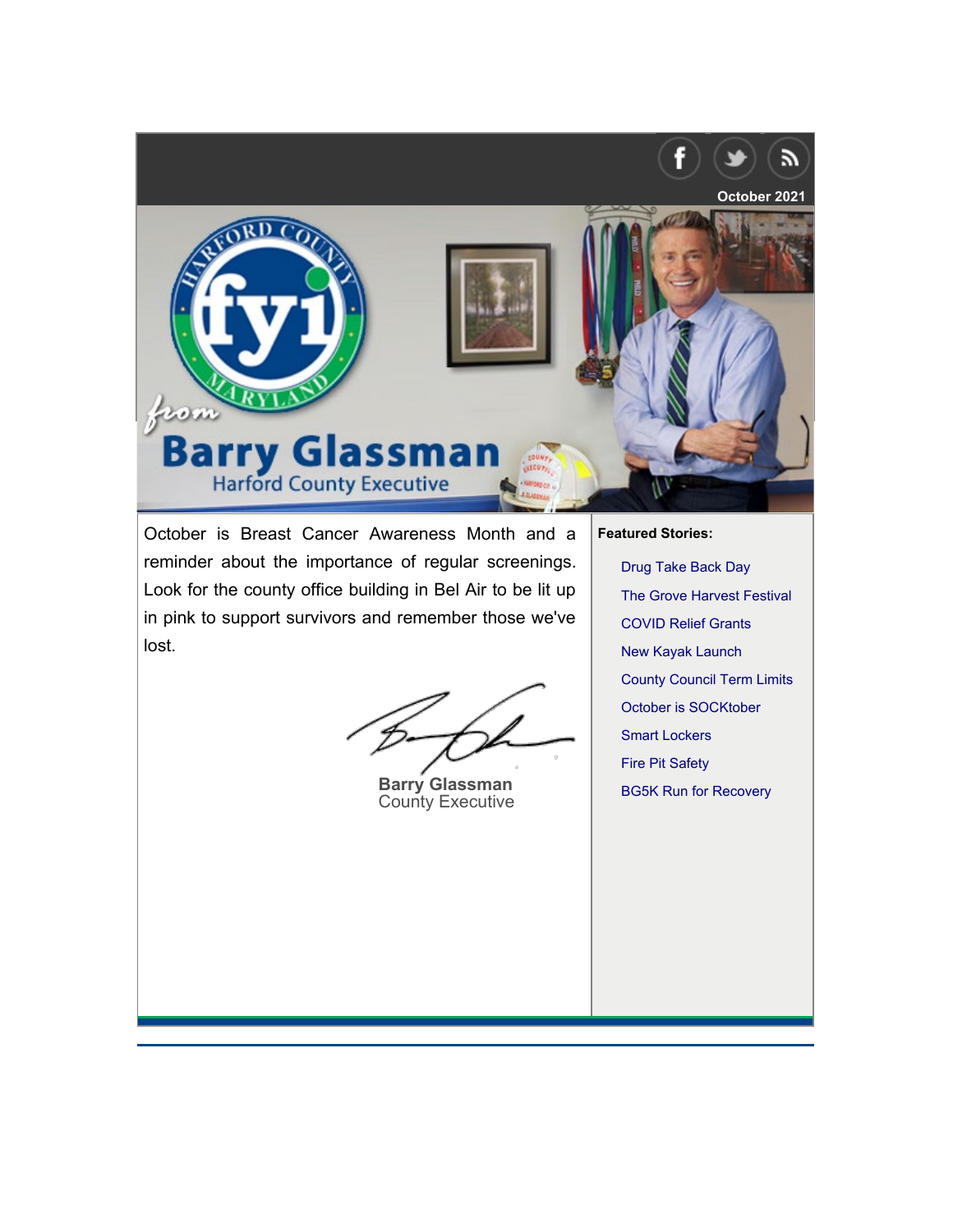

## **Clean out your medicine cabinet for Drug Take Back Day Oct. 23**

Help us prevent drug abuse and keep drugs from entering the Chesapeake Bay. Drop off your unused prescription and over-the-counter medications, vitamins, and even pet medicines for safe disposal from 10 a.m. - 2 p.m. on Saturday, Oct. 23 at any of the following locations: Harford County government building at 220 S. Main Street in Bel Air; Bel Air Police Department, 39 N. Hickory Avenue; Havre de Grace Police Department, 715 Pennington Avenue; UM Urgent Care at Aberdeen, 744 S. [Philadelphia Blvd., and Wegmans, 21 Wegmans Boulevard in Abingdon.](https://www.facebook.com/events/1208251486320063)



# **Harvest Festival at The Grove Oct. 23**

Bring the family for a fall celebration at The Grove, our agribusiness incubator in Street. We'll have activities all day for kids and adults, a pet costume parade, food & beverage trucks, and live entertainment. While you're there, get started on your holiday shopping by visiting The Grove's vendors. You'll find one-of-a-kind gifts, sweet treats, wood crafted items, warm socks made from alpaca yarn and more, all sourced from Harford County farms. Mark your calendar for Saturday, October 23 from 11 a.m. to 6 p.m. at 3519 Conowingo Road, and remember to buy local!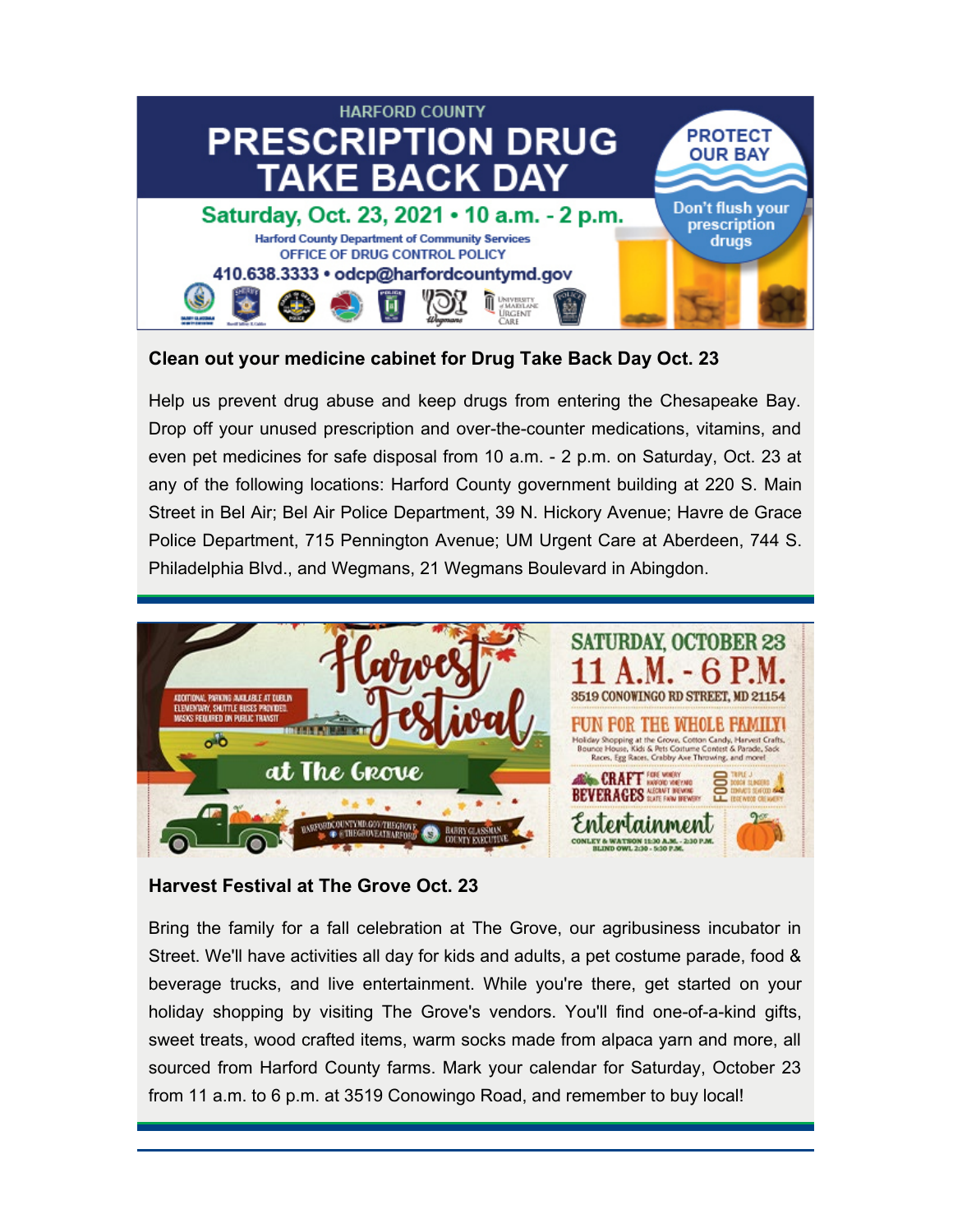

## <span id="page-2-0"></span>**Nonprofit/business COVID-relief grants - apply by Oct. 29**

Our latest round of COVID-relief grants is available to help local businesses and nonprofits expand their telework and/or online sales operations. Funds can be used for website development, expansion to an e-commerce platform, telework equipment purchases such as laptops, or other remote work capabilities. Grants can also be used as reimbursement for expenses incurred after March 2020 to establish or expand online sales and telework during COVID-19. [Click here](https://www.harfordcountymd.gov/3316/Telework-Online-Sales-Relief-Grant-Round) for details. Applications are due by Friday, Oct. 29.



## <span id="page-2-1"></span>**New kayak launch**

Our newest canoe/kayak launch is open at 1202 Walters Mill Road in Forest Hill as part of our long-term plan for a Deer Creek water trail. Open dawn to dusk, the new launch has a loading area and 14 parking spots for easy access. It sits about six miles upstream from Benjamin's Bridge in Street, perfect for a leisurely outing. Paddling on Deer Creek is one of the best ways I know of to unwind, and the Walters Mill launch makes it easy to enjoy one of Harford's most beautiful waterways.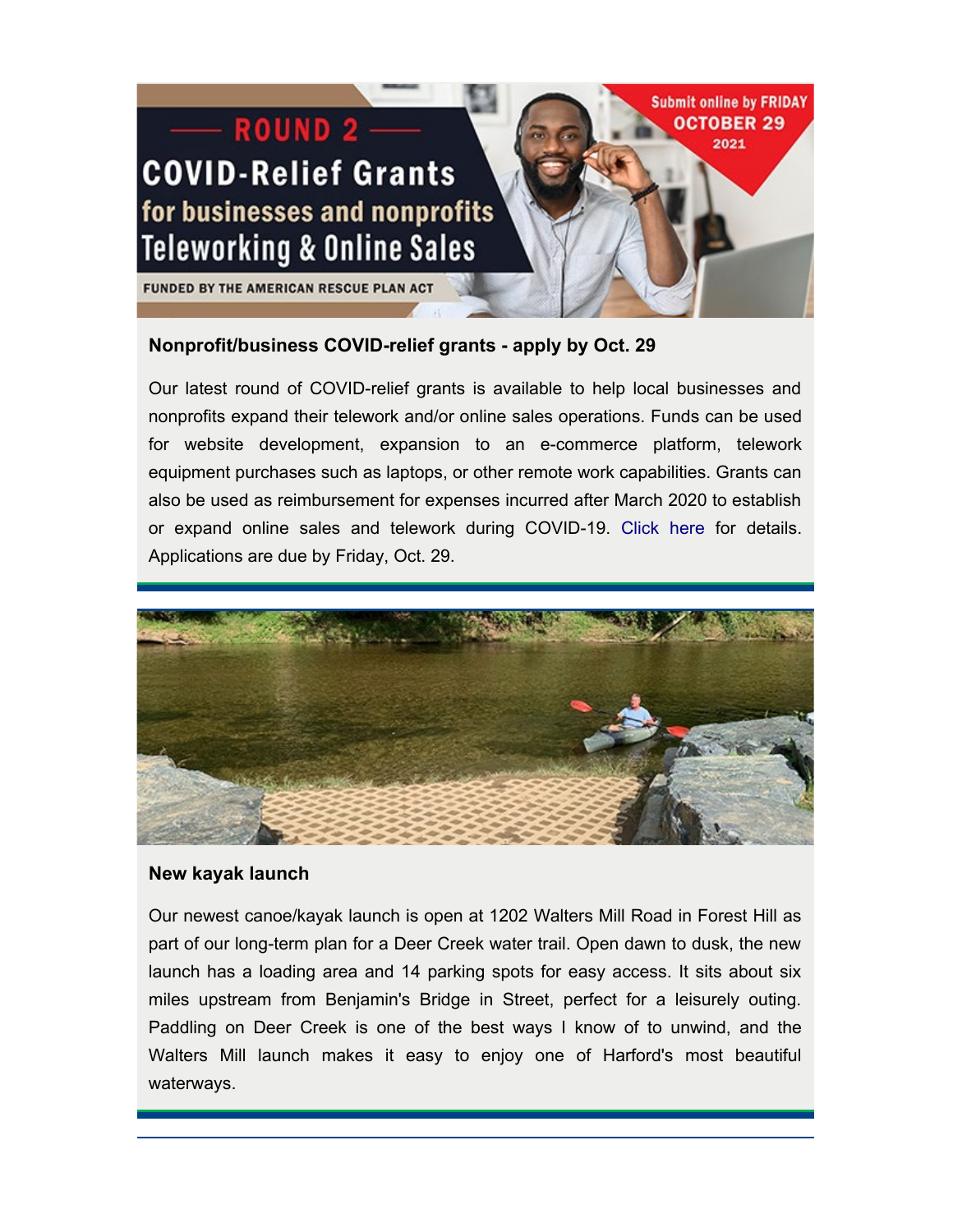

## <span id="page-3-0"></span>**County Council term limits on the ballot**

I have always supported term limits for Harford County Council members and even tried to enact them when I was on the council many years ago. As county executive, I have heard from many constituents requesting that we place term limits for council members on the November 2022 ballot. In response I proposed legislation last month that will let voters decide the issue, and if approved, it would begin with council members elected in 2022. I have also requested co-sponsors and look [forward to working with the council to give this option to our citizens.](https://www.harfordcountymd.gov/2094/SOCKTOBER)



# <span id="page-3-1"></span>**October "SOCKtober" donation drive to benefit the homeless & veterans**

Warm socks, mittens, and hats are greatly needed items at homeless shelters, yet they are less likely to be donated. That's why my administration is partnering again with Harford County Public Library to collect these items for local veterans and citizens in need. [Collection boxes](https://www.harfordcountymd.gov/2094/SOCKTOBER) for our "SOCKtober" donation drive will be available throughout October at library branches, county government buildings, including senior centers and parks & recreation facilities.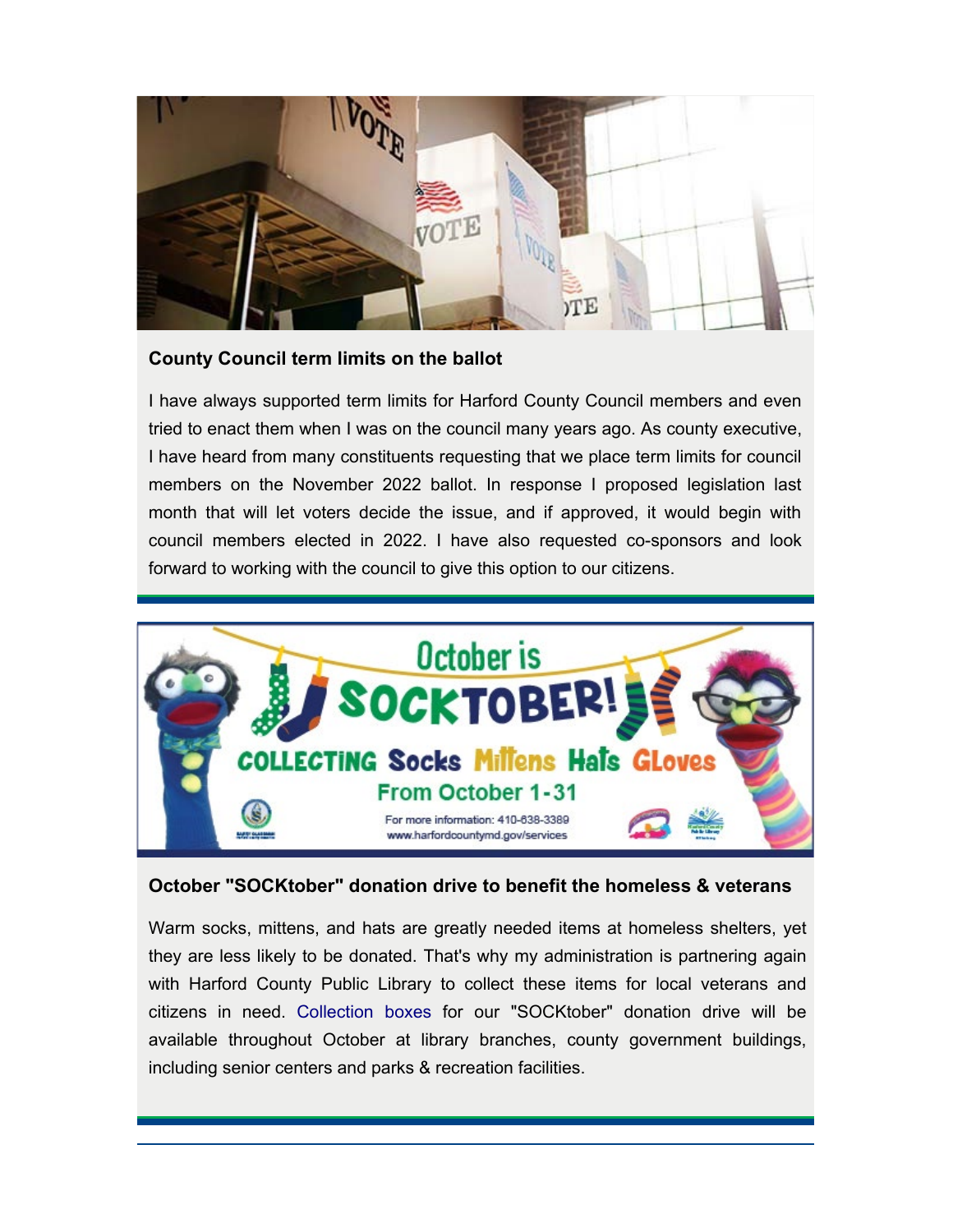

#### <span id="page-4-0"></span>**Smart lockers improve customer service**

My administration has installed a system of smart lockers as an alternative to person-to-person document exchanges at our office in Bel Air. The smart lockers accept documents of all sizes, ranging from large plats to permit applications to deed payments. An electronic screen provides easy-to-follow instructions and county staff are notified by email when a deposit is made. Smart lockers are more secure than open drop-off boxes and safer that in-person contacts in the wake of COVID-19. Best of all they're making it easier to do business with Harford County government. [Click here to learn more.](https://www.harfordcountymd.gov/ArchiveCenter/ViewFile/Item/1972)



## <span id="page-4-1"></span>**Fire pit safety**

As you gather around the fire pit this fall, our Department of Emergency Services offers these safety tips. Fire pits should be in an open area away from any structure and should never be left unattended. Don't burn plastic, trash, or treated wood that could emit toxic fumes, avoid windy days, and keep chairs a safe distance away. Wear fitted clothing and tie back any loose hair. Have water nearby to douse a fire or a shovel to smother the flames with dirt. Lastly, never put hot ashes in with your trash and extinguish fires completely. Thanks & be safe!